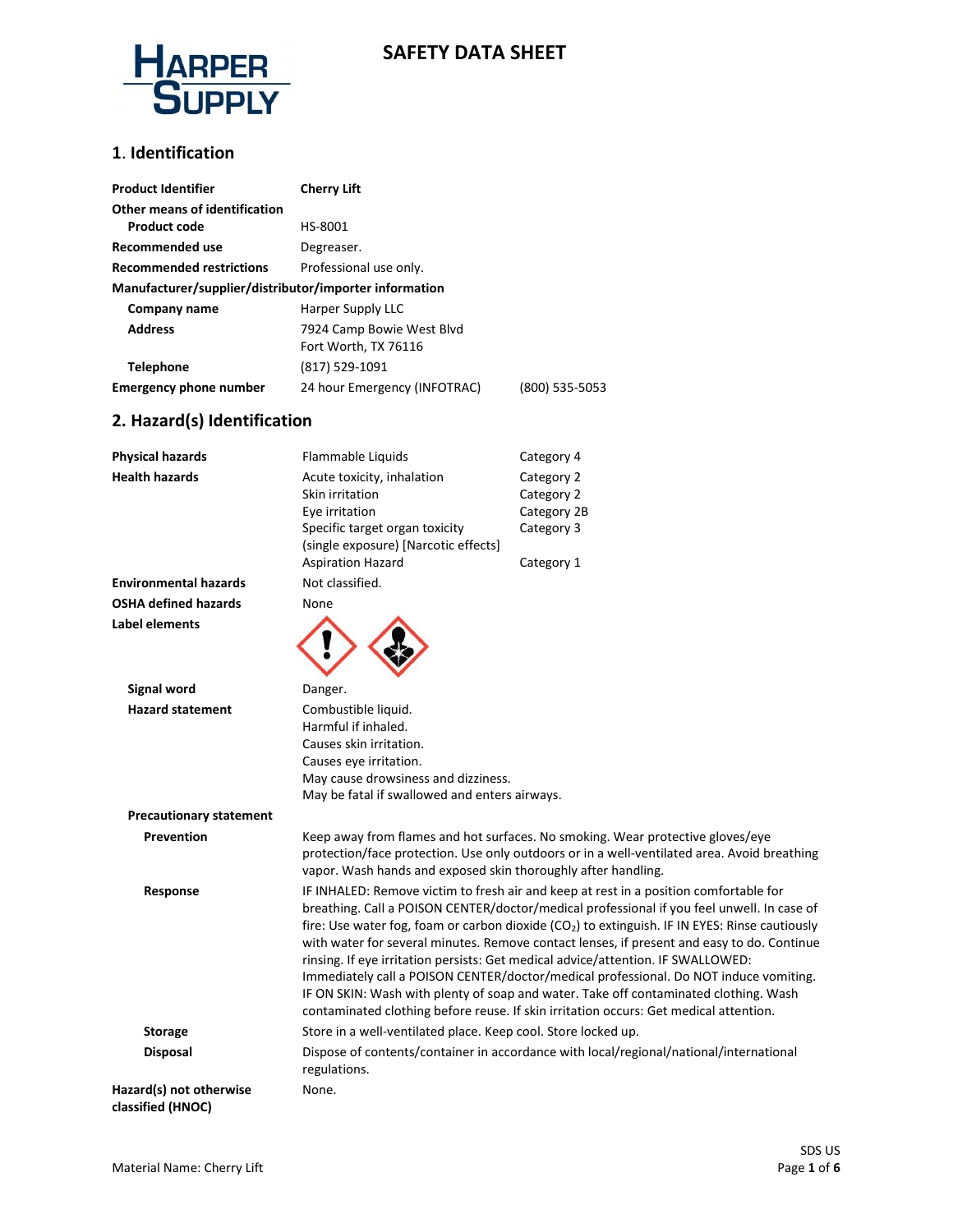#### **Supplemental information** None

# **3. Composition/information on ingredients**

| <b>Mixtures</b>                            |                   |          |  |
|--------------------------------------------|-------------------|----------|--|
| <b>Chemical name</b>                       | <b>CAS number</b> | %        |  |
| Distillates, petroleum, hydrotreated light | 64742-47-8        | 90-100   |  |
| Fragrance                                  | Proprietary       | 1-5      |  |
| Other components below reportable levels   |                   | $1 - 10$ |  |

### **4. First-aid measures**

| <b>Inhalation</b>                                                            | Move to fresh air. Call a physician if symptoms develop or persist.                                                                                                                                                                                                                                                   |
|------------------------------------------------------------------------------|-----------------------------------------------------------------------------------------------------------------------------------------------------------------------------------------------------------------------------------------------------------------------------------------------------------------------|
| <b>Skin contact</b>                                                          | Remove contaminated clothing immediately and wash skin with soap and water. In case of<br>eczema or other skin disorders: Seek medical attention and take along these instructions.                                                                                                                                   |
| Eye contact                                                                  | Rinse with water for at least 15 minutes. Remove contact lenses if present and easy to do so.<br>Get medical attention if irritation develops and persists.                                                                                                                                                           |
| Ingestion                                                                    | Rinse mouth. Get medical attention if symptoms occur. Only induce vomiting at the<br>instruction of medical personnel.                                                                                                                                                                                                |
| <b>Most important</b><br>symptoms/effects, acute and<br>delayed              | Dermatitis. Rash.                                                                                                                                                                                                                                                                                                     |
| Indication of immediate<br>medical attention and special<br>treatment needed | Provide general support measures and treat symptomatically. Thermal burns: Flush with<br>water immediately. While flushing, remove clothes which do not adhere to affected area. Call<br>an ambulance. Continue flushing during transport to the hospital. Keep victim under<br>observation. Symptoms may be delayed. |
| <b>General information</b>                                                   | Ensure that medical personnel are aware of the material(s) involved, and take precautions to<br>protect themselves. Wash contaminated clothing before reuse.                                                                                                                                                          |

# **5. Fire-fighting measures**

| Suitable extinguishing media                                        | Water fog. Foam. Carbon dioxide ( $CO2$ ). Dry chemical powder, sand, or earth may be used for<br>small fires only.                                                                                                                                                                                                                                                                                                                                            |
|---------------------------------------------------------------------|----------------------------------------------------------------------------------------------------------------------------------------------------------------------------------------------------------------------------------------------------------------------------------------------------------------------------------------------------------------------------------------------------------------------------------------------------------------|
| <b>Unsuitable extinguishing</b><br>media                            | Do not use water jet as an extinguisher, as this will spread the fire.                                                                                                                                                                                                                                                                                                                                                                                         |
| Specific hazards arising from<br>the chemical                       | Vapors may form explosive mixtures with air. Vapors may travel considerable distance to a<br>source or ignition and flash back. This product is a poor conductor of electricity and can<br>become electrostatically charged. If sufficient charge is accumulated, ignition of flammable<br>mixtures can occur. To reduce potential for static discharge, use proper bonding and<br>grounding procedures. During fire, gases hazardous to health may be formed. |
| Special protective equipment<br>and precautions for<br>firefighters | Self-contained breathing apparatus and full protecting clothing must be worn in case of fire.                                                                                                                                                                                                                                                                                                                                                                  |
| <b>Fire-fighting</b><br>equipment/instructions                      | In case of fire and/or explosion do not breathe fumes. Move containers from fire area if you<br>can do so without risk.                                                                                                                                                                                                                                                                                                                                        |
| <b>Specific methods</b>                                             | Use standard firefighting procedures and consider the hazards of other involved materials.                                                                                                                                                                                                                                                                                                                                                                     |
| <b>General fire hazards</b>                                         | Flammable liquid and vapor.                                                                                                                                                                                                                                                                                                                                                                                                                                    |

### **6. Accidental release measures**

| Personal precautions,<br>protective equipment and<br>emergency procedures | Keep unnecessary personnel away. Keep people away from and upwind of spill/leak. Keep out<br>of low areas. Wear appropriate protective equipment and clothing during clean-up. Avoid<br>inhalation of vapors or mists. Ensure adequate ventilation. Remove all sources of ignition.<br>Local authorities should be advised if significant spillages cannot be contained. For personal<br>protection, see section 8 of the SDS. |
|---------------------------------------------------------------------------|--------------------------------------------------------------------------------------------------------------------------------------------------------------------------------------------------------------------------------------------------------------------------------------------------------------------------------------------------------------------------------------------------------------------------------|
| <b>Methods and materials for</b>                                          | Eliminate all ignition sources. Use only non-sparking tools. Take precautionary measures                                                                                                                                                                                                                                                                                                                                       |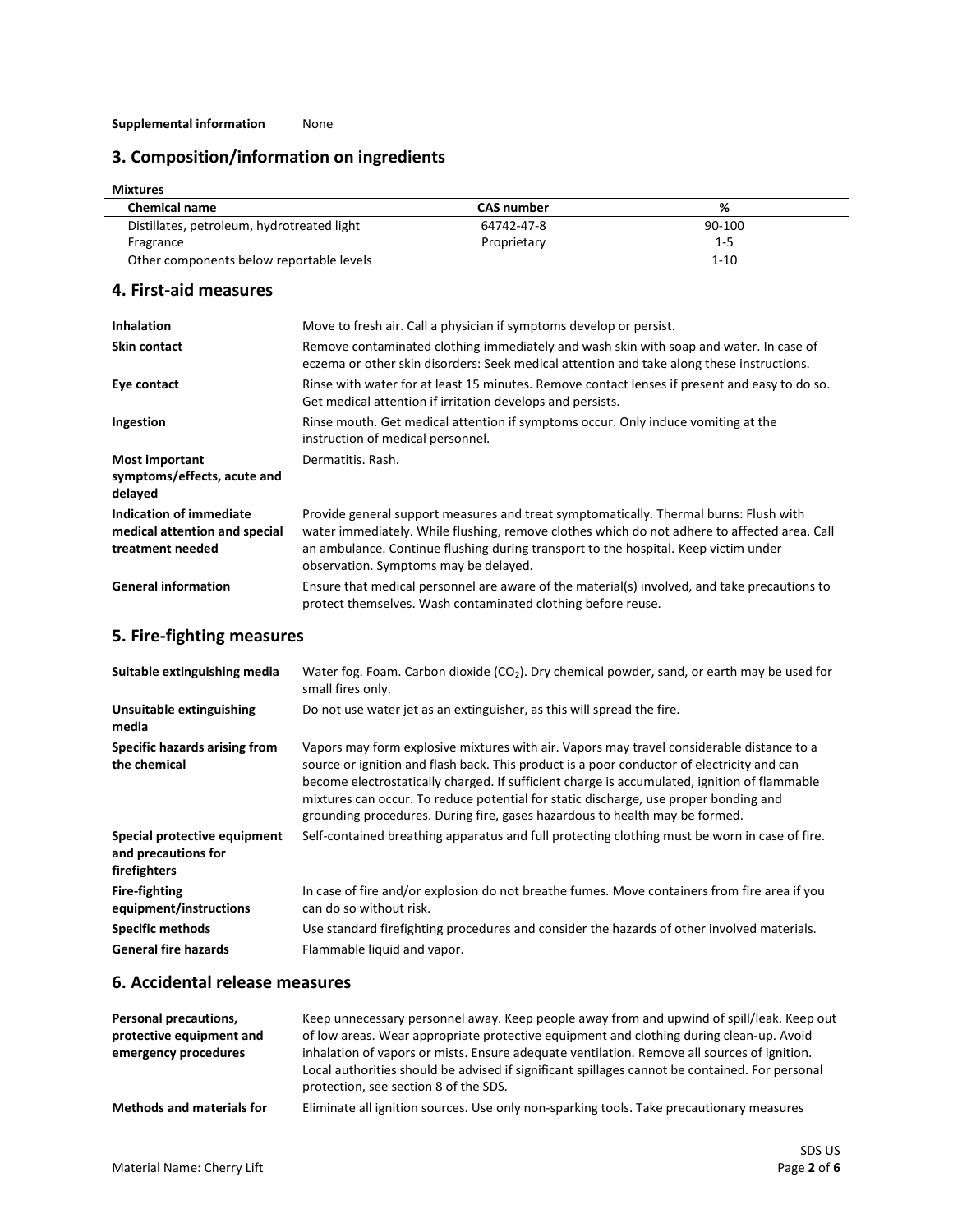| containment and cleaning up      | against static discharge. Keep combustibles away from spilled material.                                                                                                                                                                                                                                                                                               |  |
|----------------------------------|-----------------------------------------------------------------------------------------------------------------------------------------------------------------------------------------------------------------------------------------------------------------------------------------------------------------------------------------------------------------------|--|
|                                  | Large spills: Stop the flow of material, if this is without risk. Dike the spilled material, where<br>this is possible. Cover with plastic sheet to prevent spreading. Absorb in vermiculite, dry sand<br>or earth and place into containers. Prevent entry into waterways, sewer, basements or<br>confined areas. Following product recovery, flush area with water. |  |
|                                  | Small spills: Absorb with earth, sand, or other non-combustible material and transfer to<br>container for later disposal. Clean surface thoroughly to remove residual contamination.                                                                                                                                                                                  |  |
|                                  | Never return spills to original container for re-use. For waste disposal, see section 13 of the<br>SDS.                                                                                                                                                                                                                                                               |  |
| <b>Environmental precautions</b> | Avoid release to the environment. Avoid discharge into areas not consistent with package<br>labeling.                                                                                                                                                                                                                                                                 |  |

## **7. Handling and storage**

| <b>Precautions for safe handling</b> | Do not handle, store or open near an open flame, sources of heat or sources of ignition. Do<br>not smoke. Use explosion proof equipment and non-sparking tools. Take precautionary<br>measures against static discharge. Avoid breathing mist or vapor. Avoid contact with eyes,<br>skin, and clothing. Avoid prolonged exposure. Provide adequate ventilation. Wear appropriate<br>personal protective equipment. Observe good industrial hygiene practices. |
|--------------------------------------|---------------------------------------------------------------------------------------------------------------------------------------------------------------------------------------------------------------------------------------------------------------------------------------------------------------------------------------------------------------------------------------------------------------------------------------------------------------|
| Conditions for safe storage,         | Keep away from heat, sparks and open flame. Ground/bond container and equipment. Store                                                                                                                                                                                                                                                                                                                                                                        |
| including any                        | in original tightly closed container. Store away from incompatible materials (see section 10 of                                                                                                                                                                                                                                                                                                                                                               |
| incompatibilities                    | the SDS).                                                                                                                                                                                                                                                                                                                                                                                                                                                     |

### **8. Exposure controls/personal protection**

#### **Occupational exposure limits**

No information.

#### **Biological limit values**

No information.

| Appropriate engineering<br>controls      | Good general ventilation (typically 10 air changes per hour) should be used. Ventilation rates<br>should be matched to conditions. If applicable, use process enclosures, local exhaust<br>ventilation, or other engineering controls to maintain airborne levels below recommended<br>exposure limits.                                               |
|------------------------------------------|-------------------------------------------------------------------------------------------------------------------------------------------------------------------------------------------------------------------------------------------------------------------------------------------------------------------------------------------------------|
|                                          | Individual protection measures, such as personal protective equipment                                                                                                                                                                                                                                                                                 |
| Eye/face protection                      | Avoid contact with eyes. Wear safety glasses with side shields (or goggles).                                                                                                                                                                                                                                                                          |
| Skin protection                          |                                                                                                                                                                                                                                                                                                                                                       |
| Hand protection                          | Wear appropriate chemical resistant gloves                                                                                                                                                                                                                                                                                                            |
| Other                                    | Wear appropriate chemical resistant clothing. Use of an impervious apron is recommended.                                                                                                                                                                                                                                                              |
| <b>Respiratory protection</b>            | In case of insufficient ventilation, wear suitable respiratory equipment.                                                                                                                                                                                                                                                                             |
| <b>Thermal hazards</b>                   | Wear appropriate thermal protective clothing, when necessary.                                                                                                                                                                                                                                                                                         |
| <b>General hygiene</b><br>considerations | When using do not smoke or use chewing tobacco. Always observe good personal hygiene<br>measures, such as washing after handling the material and before eating, drinking, and/or<br>smoking. Routinely wash work clothing and protective equipment to remove contaminants.<br>Contaminated work clothing should not be allowed out of the workplace. |

## **9. Physical and chemical properties**

| Appearance            |               |
|-----------------------|---------------|
| <b>Physical State</b> | Clear liquid. |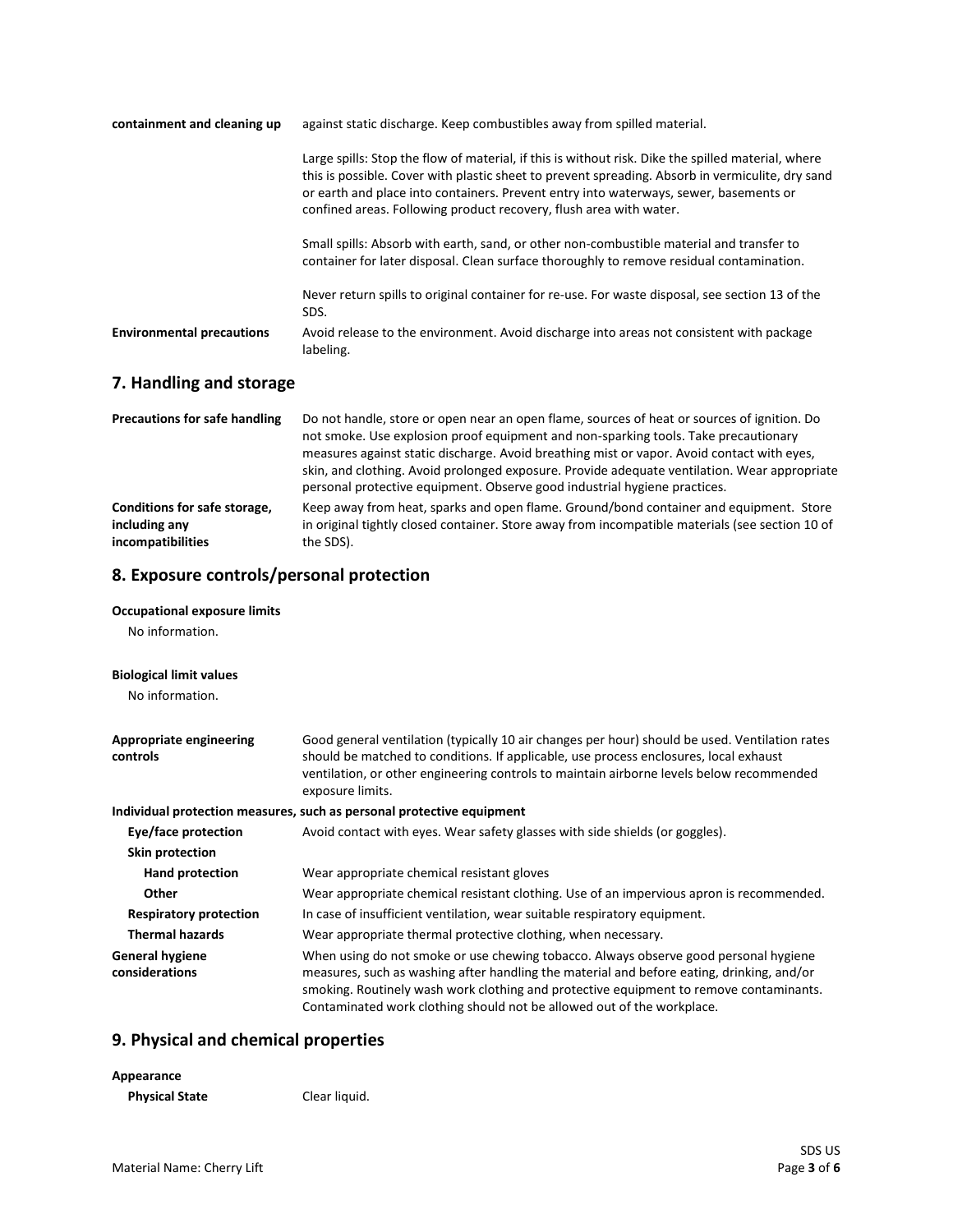| Color                            | Colorless.                         |
|----------------------------------|------------------------------------|
| Odor                             | Cherry.                            |
| <b>Odor threshold</b>            | Not available.                     |
| рH                               | Not available.                     |
| Melting/freezing point           | Not available.                     |
| Initial boiling point and        | 300-410°F (148.9-210°C) estimated. |
| boiling range                    |                                    |
| Flash point                      | 150°F (66°C) estimated.            |
| <b>Evaporation rate</b>          | Not available.                     |
| Flammability                     | Not available.                     |
| <b>Flammability Limits</b>       |                                    |
| Upper                            | 6% estimated.                      |
| Lower                            | 0.8% estimated.                    |
| Vapor pressure                   | Not available.                     |
| Vapor density                    | Not available.                     |
| Specific gravity (water=1)       | 0.80                               |
| Solubility in water              | Insoluble.                         |
| <b>Partition coefficient</b>     | Not available.                     |
| (n-octanol/water)                |                                    |
| <b>Auto-ignition temperature</b> | Not available.                     |
| <b>Decomposition temperature</b> | Not available.                     |
| <b>Viscosity</b>                 | Not available.                     |

# **10. Stability and reactivity**

| Reactivity                                   | This product is stable and non-reactive under normal conditions of use.                                                                           |  |
|----------------------------------------------|---------------------------------------------------------------------------------------------------------------------------------------------------|--|
| <b>Chemical stability</b>                    | Material is stable under normal conditions. Store in a cool dark place.                                                                           |  |
| <b>Possibility of hazardous</b><br>reactions | Hazardous polymerization does not occur.                                                                                                          |  |
| <b>Conditions to avoid</b>                   | Avoid heat, sparks, open flames and other ignition sources. Avoid temperatures exceeding the<br>flash point. Contact with incompatible materials. |  |
| Incompatible materials                       | Oxidizing agents, acids.                                                                                                                          |  |
| <b>Hazardous decomposition</b><br>products   | Carbon dioxide, carbon monoxide.                                                                                                                  |  |

## **11. Toxicological information**

| Information on likely routes of exposure                                           |                                                  |  |
|------------------------------------------------------------------------------------|--------------------------------------------------|--|
| Ingestion                                                                          | Expected to be low ingestion hazard.             |  |
| Inhalation                                                                         | Harmful if inhaled.                              |  |
| <b>Skin contact</b>                                                                | May cause mild skin irritation.                  |  |
| Eye contact                                                                        | Causes eye irritation. Wear eye/face protection. |  |
| Symptoms related to the<br>physical, chemical and<br>toxicological characteristics | Dermatitis, Rash, Drowsiness and dizziness.      |  |
| <b>Acute toxicity</b>                                                              | Harmful if inhaled.                              |  |

| Product                   | <b>Route and Species</b> | $LD_{50}$              |
|---------------------------|--------------------------|------------------------|
| Cherry Lift (CAS mixture) |                          |                        |
| Acute                     | <i>Oral</i> , rat        | >5,000 mg/kg estimated |

\*Estimates for product may be based on additional component data not shown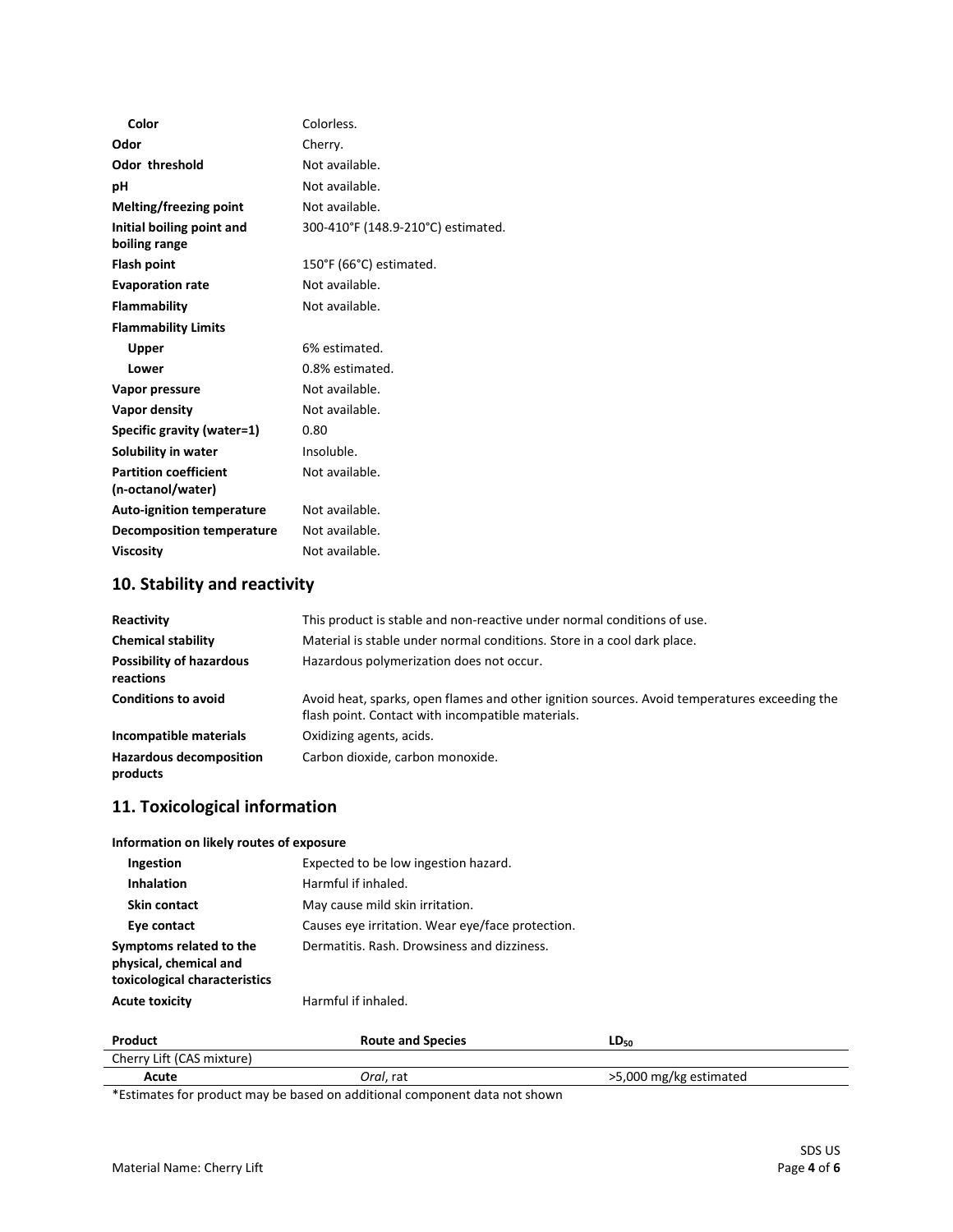| Skin corrosion/irritation                             | Prolonged skin contact may cause temporary irritation.                                                              |
|-------------------------------------------------------|---------------------------------------------------------------------------------------------------------------------|
| Serious eye damage/<br>irritation                     | Causes serious eye irritation.                                                                                      |
| <b>Respiratory sensitization</b>                      | Not available.                                                                                                      |
| <b>Skin sensitization</b>                             | Not available.                                                                                                      |
| Germ cell mutagenicity                                | No data available to indicate product or any components present at greater than 0.1% are<br>mutagenic or genotoxic. |
| Carcinogenicity                                       | This product is not expected to be a carcinogen.                                                                    |
|                                                       | OSHA Specifically Regulated Substances (29 CFR 1910.1001-1050)                                                      |
| Not Listed.                                           |                                                                                                                     |
| <b>Reproductive toxicity</b>                          | This product is not expected to cause reproductive or developmental effects.                                        |
| Specific target organ toxicity<br>- single exposure   | Not classified.                                                                                                     |
| Specific target organ toxicity<br>- repeated exposure | Not classified.                                                                                                     |
| <b>Aspiration hazard</b>                              | May be harmful or fatal if product enters airways.                                                                  |

## **12. Ecological information**

| <b>Ecotoxicity</b>               | No data available.                                                               |
|----------------------------------|----------------------------------------------------------------------------------|
| Persistence and degradability    | No data available.                                                               |
| <b>Bioaccumulative potential</b> | Potential to bioaccumulation is expected to be low.                              |
| Mobility in soil                 | No data available.                                                               |
| Other adverse effects            | Harmful to aquatic life. May cause long lasting harmful effects to aquatic life. |

## **13. Disposal considerations**

| <b>Disposal instructions</b>          | Collect and reclaim or dispose in sealed containers at licensed waste disposal site. Dispose of<br>contents/container in accordance with local/regional/national/international regulations.                             |
|---------------------------------------|-------------------------------------------------------------------------------------------------------------------------------------------------------------------------------------------------------------------------|
| Local disposal regulations            | Dispose in accordance with all applicable regulations                                                                                                                                                                   |
| Hazardous waste code                  | The waste code should be assigned in discussion between the user, the producer and the<br>waste disposal company.                                                                                                       |
| Waste from residues/unused<br>product | Dispose of in accordance with local regulations. Empty containers or liners may retain some<br>product residues. This material and its container must be disposed of in a safe manner. (see:<br>Disposal instructions). |
| <b>Contaminated packaging</b>         | Empty containers should be taken to an approved waste handling site for recycling or<br>disposal. Since emptied containers may contain product residue, follow label warnings even<br>after container is emptied.       |

### **14. Transport information**

**DOT**

Not regulated as dangerous goods.

### **15. Regulatory information**

| US federal regulations<br>٠                    |
|------------------------------------------------|
| <b>SARA 302 Extremely hazardous substance</b>  |
| Not listed.                                    |
| <b>SARA 304 Emergency release notification</b> |
| Not listed.                                    |
| SARA 311/312 Hazard Categories                 |
|                                                |